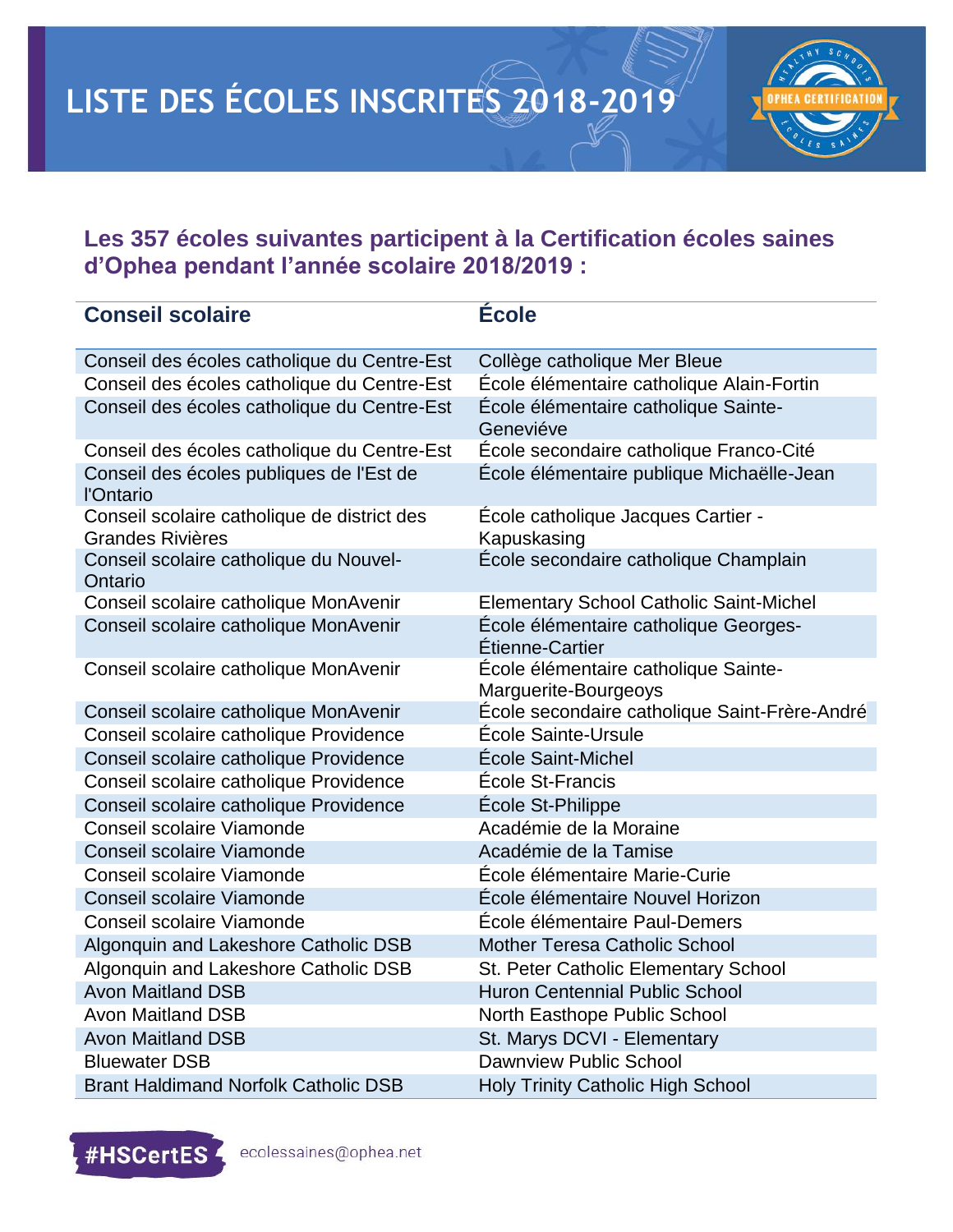

| <b>Brant Haldimand Norfolk Catholic DSB</b> | St. Frances Cabrini Elementary School                     |
|---------------------------------------------|-----------------------------------------------------------|
| <b>Brant Haldimand Norfolk Catholic DSB</b> | St. John's College                                        |
| <b>Bruce-Grey Catholic DSB</b>              | St. Joseph's Elementary School                            |
| <b>Catholic DSB of Eastern Ontario</b>      | Our Lady of Good Counsel Elementary School                |
| DSB of Niagara                              | Dalewood French Immersion Public School                   |
| <b>DSB of Niagara</b>                       | <b>Power Glen Elementary School</b>                       |
| <b>Dufferin-Peel Catholic DSB</b>           | <b>Bishop Francis Allen Catholic Elementary</b><br>School |
| <b>Dufferin-Peel Catholic DSB</b>           | <b>Christ The King Catholic Elementary School</b>         |
| <b>Dufferin-Peel Catholic DSB</b>           | <b>Father CW Sullivan Catholic School</b>                 |
| <b>Dufferin-Peel Catholic DSB</b>           | Iona Catholic Secondary School                            |
| <b>Dufferin-Peel Catholic DSB</b>           | Loyola Catholic Secondary School                          |
| <b>Dufferin-Peel Catholic DSB</b>           | Our Lady of Providence Catholic Elementary<br>School      |
| <b>Dufferin-Peel Catholic DSB</b>           | <b>St Aidan Catholic School</b>                           |
| <b>Dufferin-Peel Catholic DSB</b>           | St. Alfred Catholic Elementary School                     |
| <b>Dufferin-Peel Catholic DSB</b>           | St. Augustine Secondary School                            |
| <b>Dufferin-Peel Catholic DSB</b>           | St. Benedict Catholic Elementary School                   |
| <b>Dufferin-Peel Catholic DSB</b>           | St. Bonaventure Catholic Elementary School                |
| <b>Dufferin-Peel Catholic DSB</b>           | St. Daniel Comboni Elementary                             |
| <b>Dufferin-Peel Catholic DSB</b>           | St. Evan Catholic Elementary School                       |
| <b>Dufferin-Peel Catholic DSB</b>           | St. John of the Cross Catholic School                     |
| <b>Dufferin-Peel Catholic DSB</b>           | St. Josephine Bakhita Catholic Elementary<br>School       |
| <b>Dufferin-Peel Catholic DSB</b>           | St. Jude Catholic Elementary School                       |
| <b>Dufferin-Peel Catholic DSB</b>           | St. Leonard Catholic Elementary School                    |
| <b>Dufferin-Peel Catholic DSB</b>           | St. Lucy Catholic Elementary School                       |
| <b>Dufferin-Peel Catholic DSB</b>           | St. Matthew Catholic Elementary School                    |
| <b>Dufferin-Peel Catholic DSB</b>           | St. Monica Catholic Elementary School                     |
| <b>Dufferin-Peel Catholic DSB</b>           | St. Raphael Catholic Elementary School                    |
| <b>Dufferin-Peel Catholic DSB</b>           | St. Vincent de Paul Catholic School                       |
| Durham DSB                                  | Earl A Fairman Public School                              |
| <b>Durham DSB</b>                           | <b>Fallingbrook Public School</b>                         |
| Durham DSB                                  | Goodwood Public School                                    |
| Durham DSB                                  | Southwood Park Public School                              |
| Durham DSB                                  | <b>Terry Fox Public School</b>                            |
| <b>Durham DSB</b>                           | Vimy Ridge Public School                                  |
| <b>Grand Erie DSB</b>                       | <b>Burford District Elementary School</b>                 |

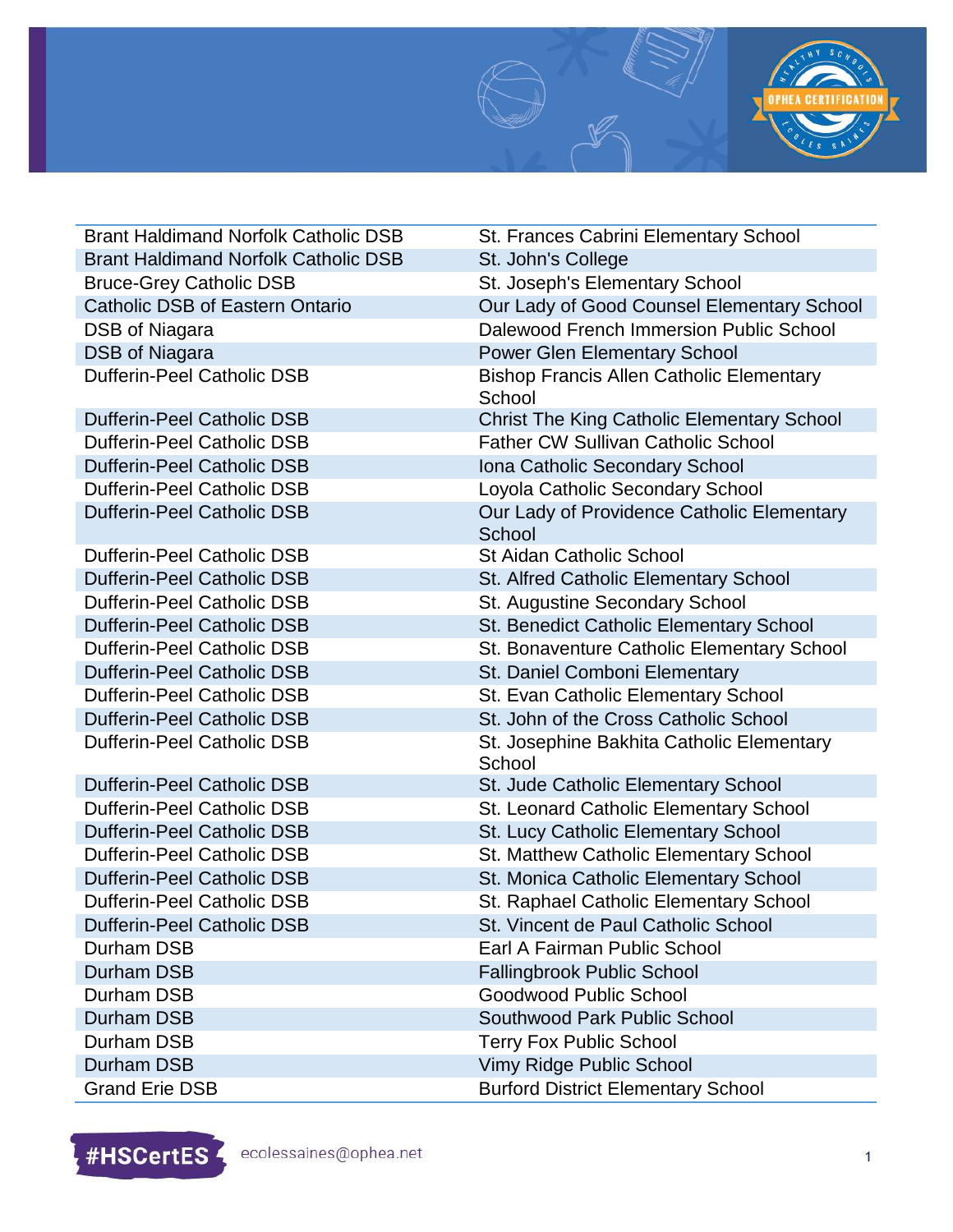

| <b>Grand Erie DSB</b>           | <b>Central Elementary School</b>                    |
|---------------------------------|-----------------------------------------------------|
| <b>Grand Erie DSB</b>           | <b>Delhi Elementary School</b>                      |
| <b>Grand Erie DSB</b>           | <b>Houghton Elementary School</b>                   |
| <b>Grand Erie DSB</b>           | J L Mitchener Elementary School                     |
| <b>Grand Erie DSB</b>           | <b>Jarvis Public School</b>                         |
| <b>Grand Erie DSB</b>           | Major Ballachey Elementary School                   |
| <b>Grand Erie DSB</b>           | North Ward Elementary School                        |
| <b>Grand Erie DSB</b>           | Pauline Johnson Collegiate - Vocational<br>School   |
| <b>Grand Erie DSB</b>           | <b>Ryerson Heights Elementary School</b>            |
| <b>Grand Erie DSB</b>           | <b>Walter Gretzky Elementary School</b>             |
| <b>Grand Erie DSB</b>           | <b>Waterford District Secondary School</b>          |
| <b>Greater Essex County DSB</b> | <b>AV Graham Public School</b>                      |
| <b>Greater Essex County DSB</b> | <b>Centennial Central Public School</b>             |
| <b>Greater Essex County DSB</b> | Dougall Avenue Public School                        |
| <b>Greater Essex County DSB</b> | École Bellewood School                              |
| <b>Greater Essex County DSB</b> | Frank W Begley Public School                        |
| <b>Greater Essex County DSB</b> | <b>Glenwood Public School</b>                       |
| <b>Greater Essex County DSB</b> | King Edward Public School                           |
| <b>Greater Essex County DSB</b> | <b>Malden Central Public School</b>                 |
| <b>Greater Essex County DSB</b> | <b>Tecumseh Vista Academy</b>                       |
| <b>Greater Essex County DSB</b> | <b>Westview Freedom Academy</b>                     |
| <b>Greater Essex County DSB</b> | W.F. Herman Academy - Secondary                     |
| <b>Halton Catholic DSB</b>      | <b>Corpus Christi Catholic Secondary School</b>     |
| <b>Halton Catholic DSB</b>      | Holy Rosary Catholic Elementary School              |
| <b>Halton Catholic DSB</b>      | Holy Rosary Catholic Elementary School              |
| <b>Halton Catholic DSB</b>      | Sacred Heart of Jesus Catholic Elementary<br>School |
| <b>Halton Catholic DSB</b>      | St. Gabriel Catholic Elementary School              |
| <b>Halton DSB</b>               | <b>Bruce T Lindley Public School</b>                |
| <b>Halton DSB</b>               | <b>Bruce Trail Public School</b>                    |
| <b>Halton DSB</b>               | <b>Captain R Wilson Public School</b>               |
| <b>Halton DSB</b>               | <b>Central Public School</b>                        |
| <b>Halton DSB</b>               | <b>Clarksdale Public School</b>                     |
| <b>Halton DSB</b>               | Craig Kielburger Secondary School                   |
| <b>Halton DSB</b>               | Dr. Frank J. Hayden Secondary School                |
| <b>Halton DSB</b>               | <b>Forest Trail Public School</b>                   |
| <b>Halton DSB</b>               | <b>Glen Williams Public School</b>                  |

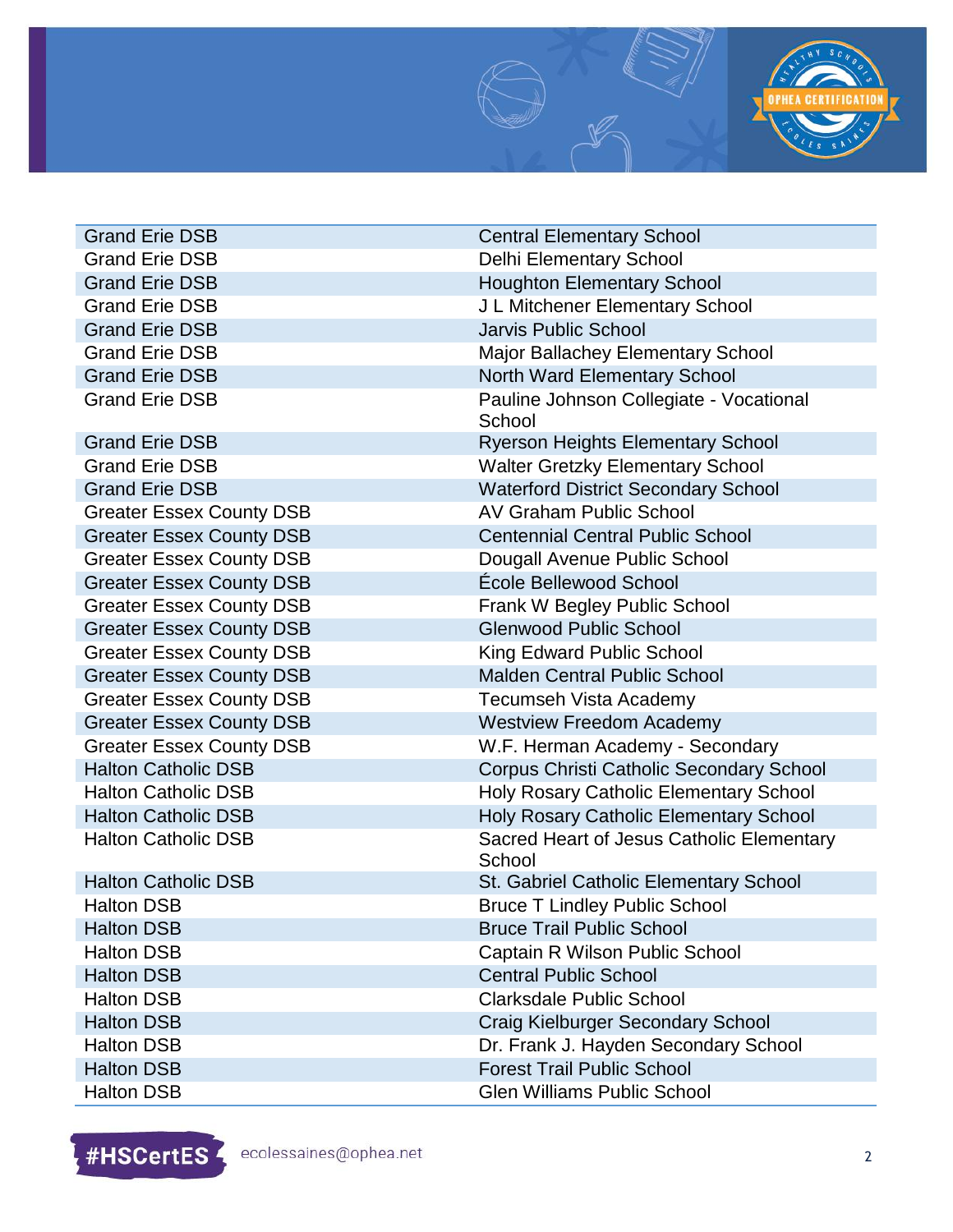

Halton DSB King's Road Public School Halton DSB Lakeshore Public School **Halton DSB** Milton District High School Halton DSB Mohawk Gardens Public School Halton DSB Nelson High School Halton DSB Oakville Trafalgar High School Halton DSB **Oakwood Public School** Halton DSB Orchard Park Public School Halton DSB Palermo Public School Halton DSB **Pine Grove Public School** Halton DSB Ryerson Public School Halton DSB Sunningdale Public School Halton DSB Thomas A. Blakelock High School Halton DSB West Oak Public School Halton DSB White Oaks Secondary School Hamilton-Wentworth Catholic DSB Cardinal Newman Catholic Secondary School Hamilton-Wentworth Catholic DSB Holy Name of Jesus Elementary School Hamilton-Wentworth Catholic DSB Holy Name of Mary Elementary School Hamilton-Wentworth Catholic DSB St. Ann Elementary School (Hamilton) Hamilton-Wentworth Catholic DSB St. John the Baptist Elementary School Hamilton-Wentworth Catholic DSB St. Marguerite d'Youville Elementary School Hamilton-Wentworth Catholic DSB St. Michael Elementary School Hamilton-Wentworth Catholic DSB St. Patrick Elementary School Hamilton-Wentworth Catholic DSB St. Thomas More Catholic Secondary School Hamilton-Wentworth DSB Central Elementary School Hamilton-Wentworth DSB Cootes Paradise Elementary School Hamilton-Wentworth DSB Earl Kitchener Elementary School Hamilton-Wentworth DSB Glen Echo Elementary School Hamilton-Wentworth DSB Millgrove Public School Hamilton-Wentworth DSB Queen Mary Elementary School Hamilton-Wentworth DSB Sir Wilfrid Laurier Public School Hamilton-Wentworth DSB Sir William Osler Elementary School Hamilton-Wentworth DSB W. H. Ballard Elementary School Hastings & Prince Edward DSB Maynooth Public School Hastings & Prince Edward DSB Prince Charles Public School Hastings & Prince Edward DSB Susanna Moodie Public School Huron-Superior Catholic DSB St. Mary's Elementary School Kawartha Pine Ridge DSB Adam Scott Collegiate & Vocational Institute

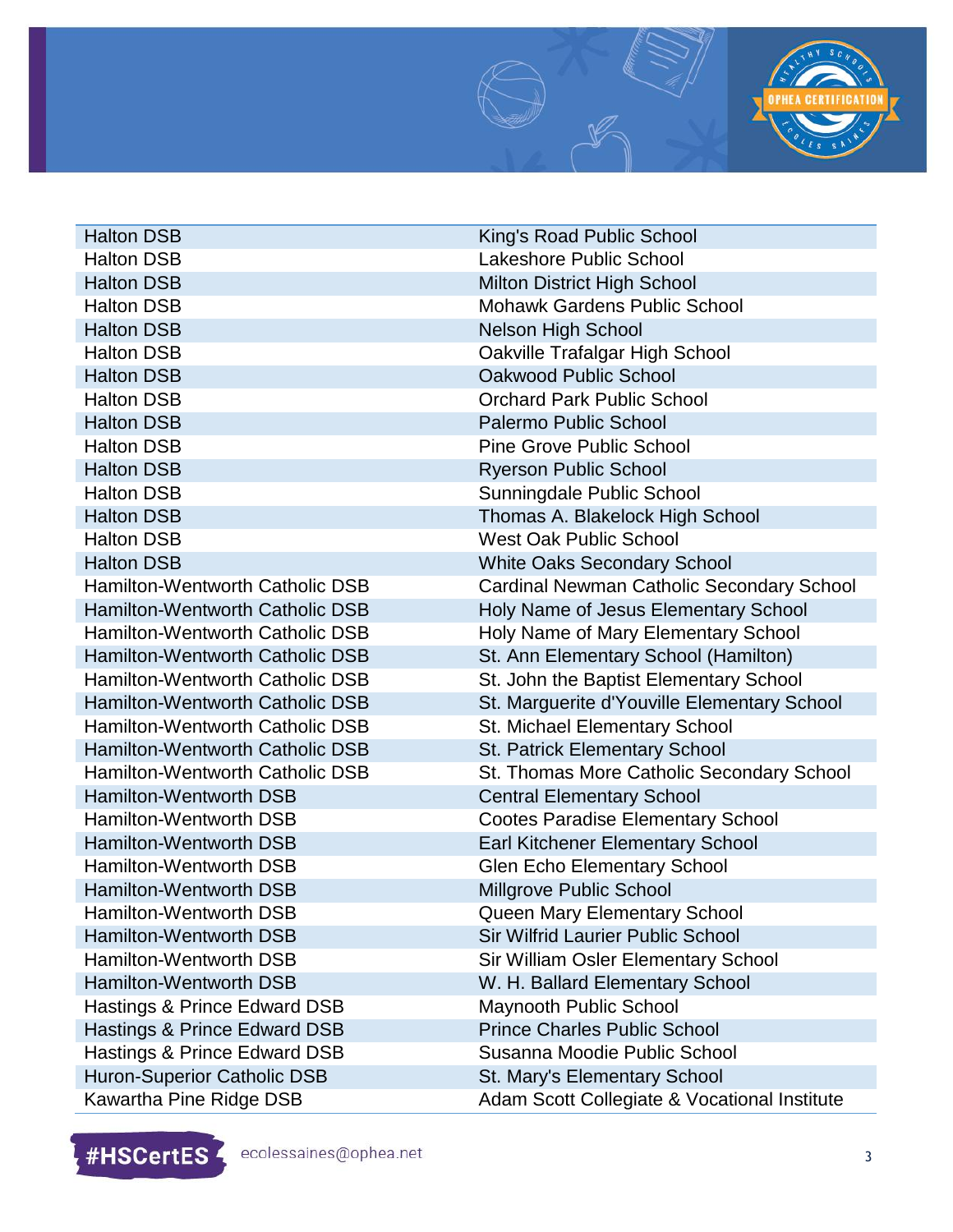

Kawartha Pine Ridge DSB **Hastings Public School** Kawartha Pine Ridge DSB Kent Public School Kawartha Pine Ridge DSB Stockdale Public School Keewatin-Patricia DSB Crolancia Public School Keewatin-Patricia DSB Dryden High School Keewatin-Patricia DSB Ear Falls Public School Keewatin-Patricia DSB Evergreen Public School Keewatin-Patricia DSB Golden Learning Centre Keewatin-Patricia DSB Ignace School Keewatin-Patricia DSB Keewatin Public School Keewatin-Patricia DSB Lillian Berg Public School Keewatin-Patricia DSB Savant Lake School Keewatin-Patricia DSB Upsala Public School Keewatin-Patricia DSB Valleyview Public School Kenora Catholic DSB St. John School Lakehead DSB St. James Public School

Kawartha Pine Ridge DSB Armour Heights Public School Kawartha Pine Ridge DSB **Dr G. J. MacGillivray Public School** Kawartha Pine Ridge DSB Ganaraska Trail Public School Kawartha Pine Ridge DSB James Strath Public School Kawartha Pine Ridge DSB Lakefield District Public School Kawartha Pine Ridge DSB Merwin Greer Public School Kawartha Pine Ridge DSB North Cavan Public School Keewatin-Patricia DSB Beaver Brae Secondary School Keewatin-Patricia DSB King George VI School & Sioux Narrows Public School Keewatin-Patricia DSB New Prospect Public School Keewatin-Patricia DSB **Communist Communist Communist Communist Communist Communist Communist Communist Communist Communist Communist Communist Communist Communist Communist Communist Communist Communist Communist Communist** Keewatin-Patricia DSB Queen Elizabeth District High School Keewatin-Patricia DSB Red Lake District High School Keewatin-Patricia DSB Red Lake-Madsen Public School Keewatin-Patricia DSB Sioux Mountain Public School Lakehead DSB École Claude E Garton Public School Lakehead DSB École Gron Morgan Public School Lakehead DSB Edgewater Park Public School Limestone DSB Bayridge Secondary School Limestone DSB Winston Churchill Public School London District Catholic School Board **Our Lady Immaculate Elementary School** 

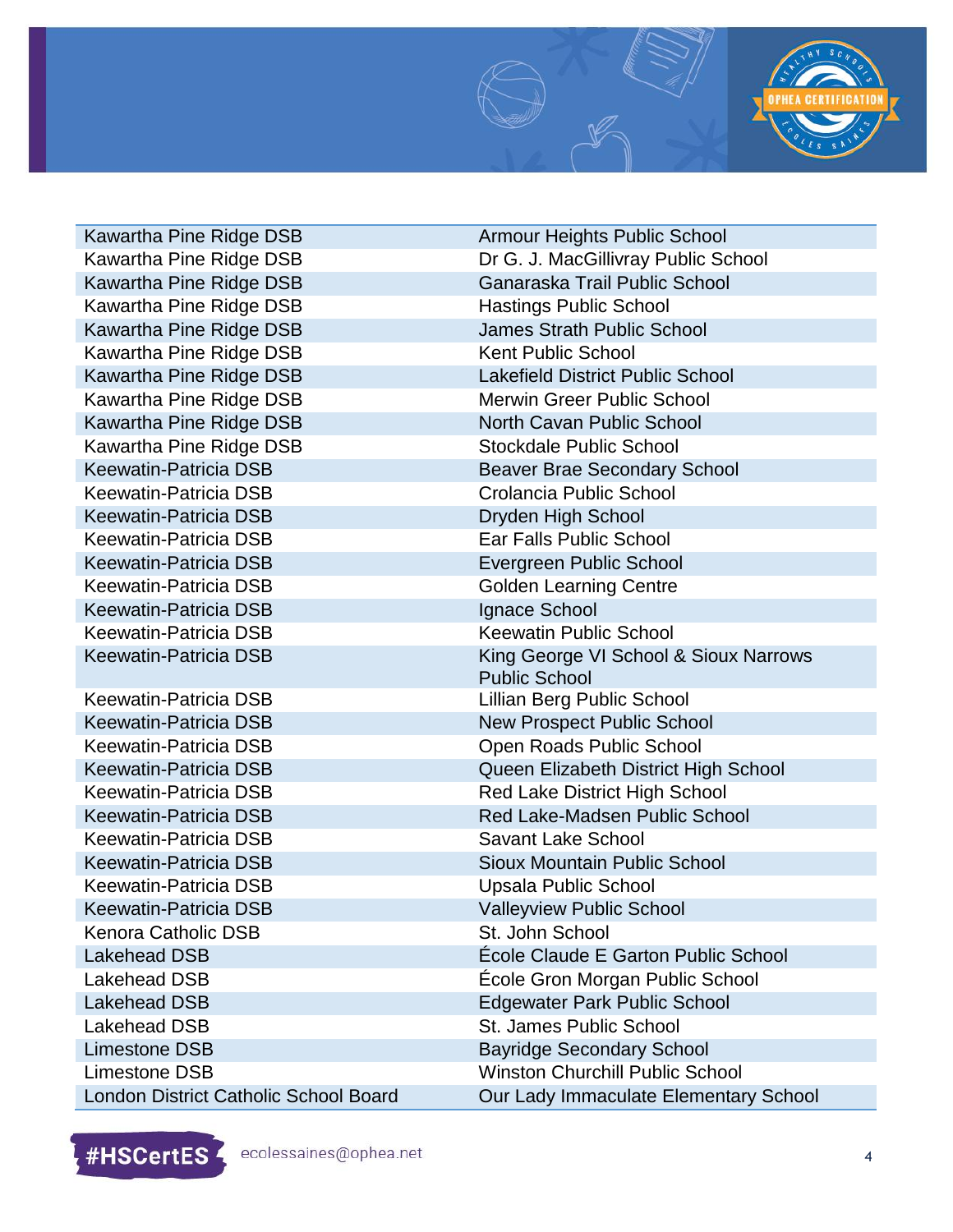

London District Catholic School Board **Our Lady of Lourdes Elementary School** London District Catholic School Board St. Charles Elementary School London District Catholic School Board St. Mary's Catholic High School London District Catholic School Board St. Patrick Elementary School London District Catholic School Board St. Vincent de Paul Elementary School Near North DSB Chippewa Secondary School Near North DSB Evergreen Heights Education Centre Niagara Catholic DSB Assumption Catholic School Niagara Catholic DSB Father Hennepin Catholic Elementary School Niagara Catholic DSB Holy Name Catholic School Niagara Catholic DSB Loretto Catholic School Niagara Catholic DSB Mother Teresa Catholic Elementary School Niagara Catholic DSB St. Anthony Catholic School Niagara Catholic DSB St. Joseph Catholic School Niagara Catholic DSB St. Therese Catholic Elementary School Nipissing-Parry Sound Catholic DSB St Gregory Catholic Elementary School Northwest Catholic DSB Curledy of the Way School Northwest Catholic DSB St. Francis School Ottawa Catholic DSB St. Jerome School Ottawa Catholic DSB St. Pius X High School Ottawa-Carleton DSB Mary Honeywell Elementary School **Peel DSB Allan Drive Middle School Allan Drive Middle School** Peel DSB Alloa Public School **Peel DSB Alton Public School Peel DSB** Barondale Public School Peel DSB Camilla Road Senior Public School **Peel DSB** Carberry Public School Peel DSB Central Peel Secondary School Peel DSB Chris Hadfield Public School **Peel DSB** Corsair Public School Peel DSB Countryside Village Public School **Peel DSB** Glendale Public School Peel DSB Great Lakes Public School Peel DSB **Hazel McCallion Senior Public School Peel DSB Ingleborough Public School Peel DSB Lancaster Public School** Peel DSB Larkspur Public School

**Peel DSB Louise Arbour Secondary School** 

#HSCertES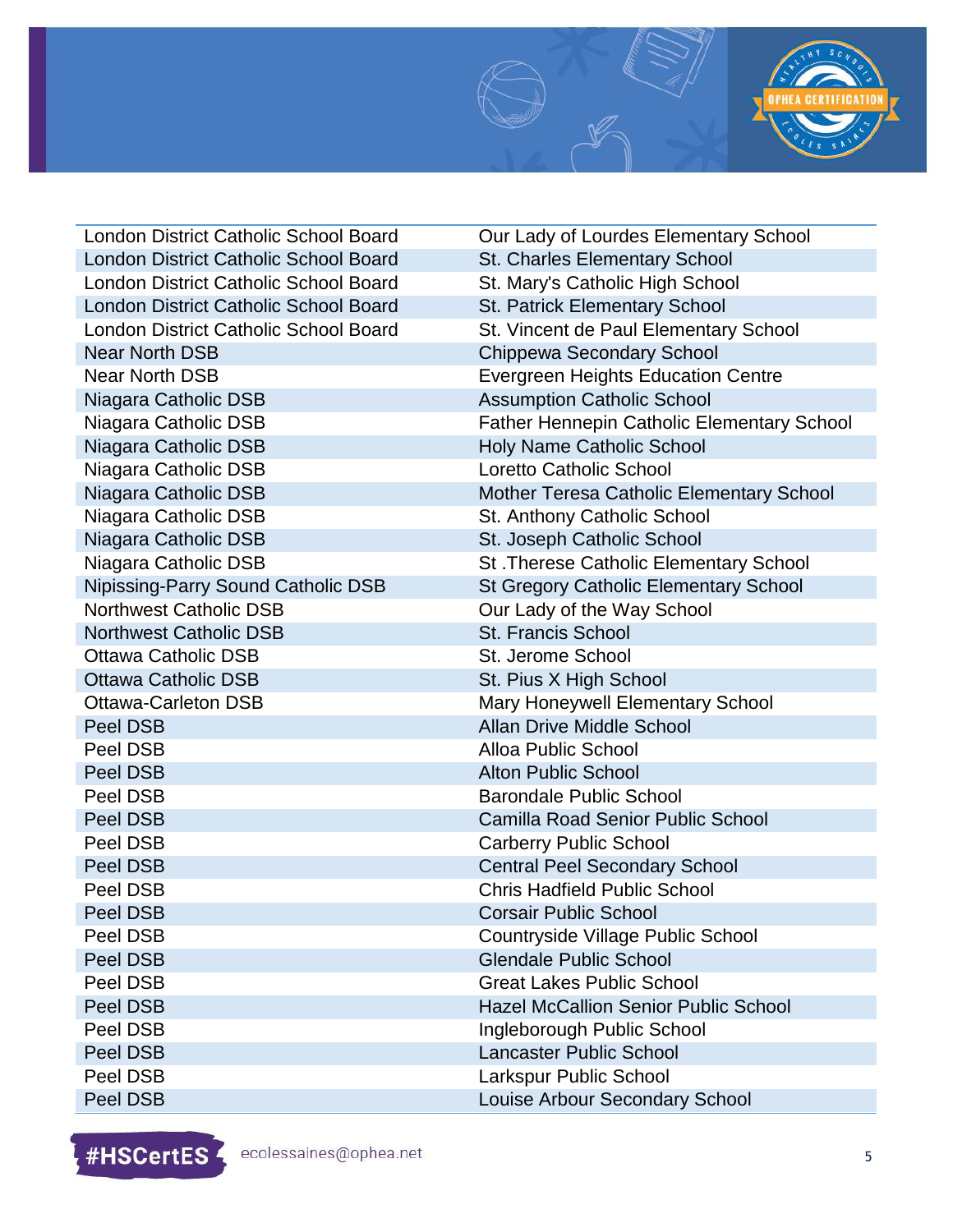

**Peel DSB** Massey Street Public School **Peel DSB** Mayfield Secondary School Peel DSB Mount Pleasant Public School **Peel DSB Osprey Woods Public School** Peel DSB **Red Willow Public School Peel DSB Rick Hansen Secondary School** Peel DSB Ridgewood Public School **Peel DSB** Robert J. Lee Public School Peel DSB Silver Creek Public School **Peel DSB** Springdale Public School **Springdale Public School** Peterborough Victoria Northumberland and Clarington Catholic DSB St. Catherine Elementary School Rainbow DSB Princess Anne Public School Rainbow DSB R.L. Beattie Public School Renfrew County DSB Champlain Discovery Public School Simcoe County DSB Allandale Heights Public School Simcoe County DSB Assikinack Public School Simcoe County DSB Banting Memorial High School Simcoe County DSB Baxter Central Public School Simcoe County DSB Bear Creek Secondary School Simcoe County DSB Boyne River Public School Simcoe County DSB Brechin Public School Simcoe County DSB Clearview Meadows Elementary School Simcoe County DSB Coldwater Public School Simcoe County DSB Collingwood Collegiate Institute Simcoe County DSB Couchiching Heights Public School Simcoe County DSB Fieldcrest Elementary School Simcoe County DSB **Fred C Cook Elementary School** Simcoe County DSB Hewitt's Creek Public School Simcoe County DSB **Hillcrest Public School** Simcoe County DSB Hillsdale Elementary School Simcoe County DSB Minesing Central Public School Simcoe County DSB Nottawasaga Pines Secondary School Simcoe County DSB Orchard Park Public School Simcoe County DSB Pine River Elementary School Simcoe County DSB Terry Fox Elementary School Simcoe County DSB W. R. Best Memorial Public School

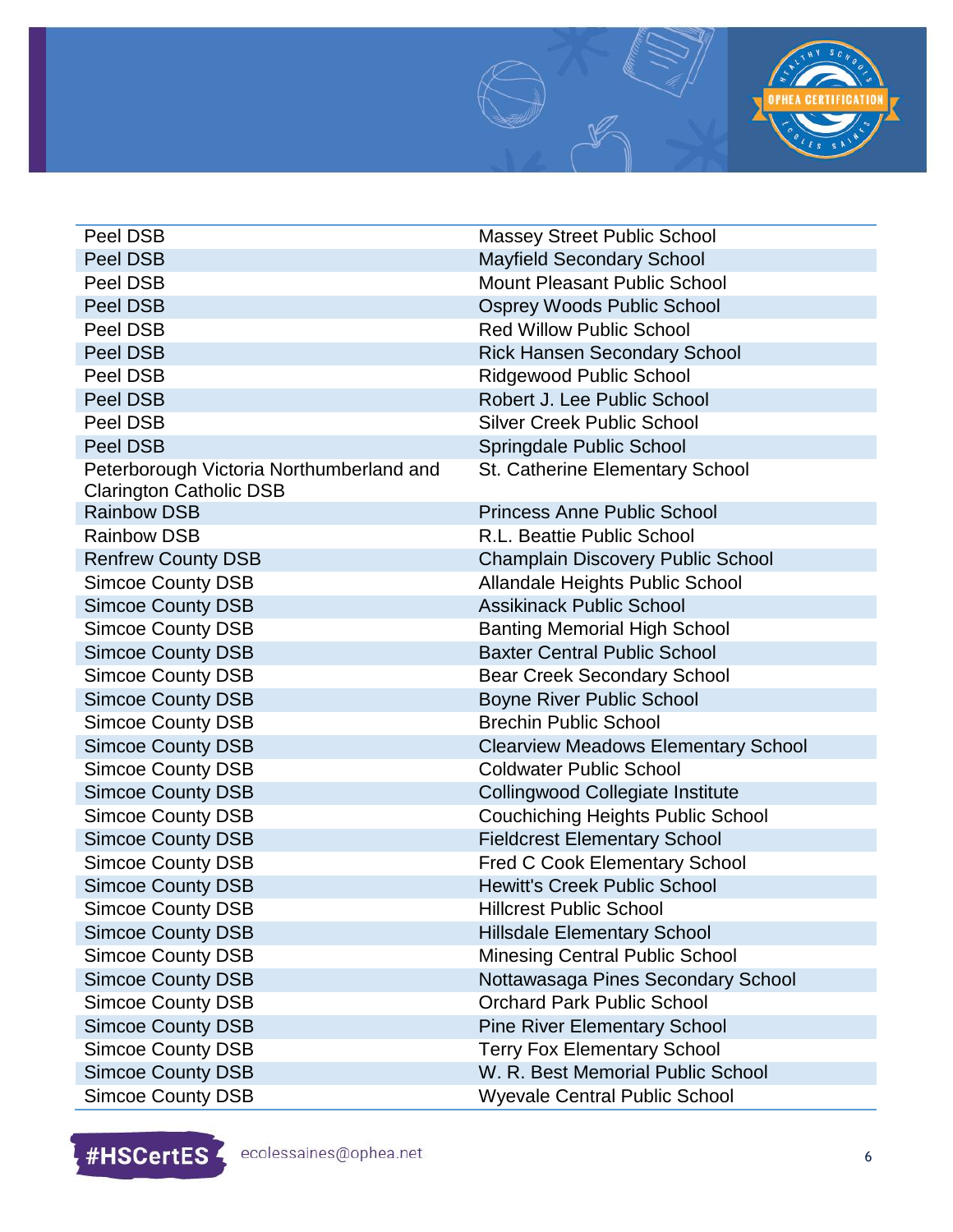

| <b>St Clair Catholic DSB</b>       | <b>St. Anne Elementary School</b>                |
|------------------------------------|--------------------------------------------------|
| <b>Superior North Catholic DSB</b> | <b>Holy Saviour Catholic School</b>              |
| <b>Superior North Catholic DSB</b> | <b>St Edward Catholic School</b>                 |
| <b>Superior-Greenstone DSB</b>     | <b>BA Parker Elementary School</b>               |
| <b>Superior-Greenstone DSB</b>     | <b>Dorion Elementary School</b>                  |
| <b>Superior-Greenstone DSB</b>     | Lake Superior High School                        |
| <b>Superior-Greenstone DSB</b>     | Marathon High School                             |
| <b>Thames Valley DSB</b>           | <b>Delaware Central Public School</b>            |
| <b>Thames Valley DSB</b>           | <b>Dunwich-Dutton Public School</b>              |
| <b>Thames Valley DSB</b>           | Eva Circé-Côté French Immersion Public<br>School |
| <b>Thames Valley DSB</b>           | <b>Franklin D Roosevelt School</b>               |
| <b>Thames Valley DSB</b>           | J. S. Buchanan French Immersion Public<br>School |
| <b>Thames Valley DSB</b>           | <b>Lord Elgin Elementary School</b>              |
| <b>Thames Valley DSB</b>           | <b>Masonville Public School</b>                  |
| <b>Thames Valley DSB</b>           | <b>McGregor Public School</b>                    |
| <b>Thames Valley DSB</b>           | Northridge Public School                         |
| <b>Thames Valley DSB</b>           | Roch Carrier French Immersion Public School      |
| <b>Thames Valley DSB</b>           | <b>Trafalgar Public School</b>                   |
| <b>Thames Valley DSB</b>           | <b>West Nissouri Public School</b>               |
| <b>Thames Valley DSB</b>           | <b>Wilfrid Jury Public School</b>                |
| <b>Thunder Bay Catholic DSB</b>    | Pope John Paul II Elementary School              |
| <b>Thunder Bay Catholic DSB</b>    | St. Bernard Elementary School                    |
| <b>Thunder Bay Catholic DSB</b>    | St. Elizabeth School                             |
| Thunder Bay Catholic DSB           | St. Francis Elementary School                    |
| <b>Thunder Bay Catholic DSB</b>    | St. Margaret Elementary School                   |
| Thunder Bay Catholic DSB           | St. Martin Elementary School                     |
| <b>Thunder Bay Catholic DSB</b>    | St. Thomas Aquinas Elementary School             |
| <b>Thunder Bay Catholic DSB</b>    | St. Vincent Elementary School                    |
| Toronto DSB                        | <b>Anson Park Public School</b>                  |
| <b>Toronto DSB</b>                 | Bowmore Road Junior & Senior Public School       |
| <b>Toronto DSB</b>                 | <b>Burrows Hall Junior Public School</b>         |
| <b>Toronto DSB</b>                 | <b>Cedar Drive Junior Public School</b>          |
| <b>Toronto DSB</b>                 | <b>Clinton Street Junior Public School</b>       |
| <b>Toronto DSB</b>                 | <b>Dallington Public School</b>                  |
| <b>Toronto DSB</b>                 | Don Mills Middle School                          |
| <b>Toronto DSB</b>                 | <b>Downsview Public School</b>                   |

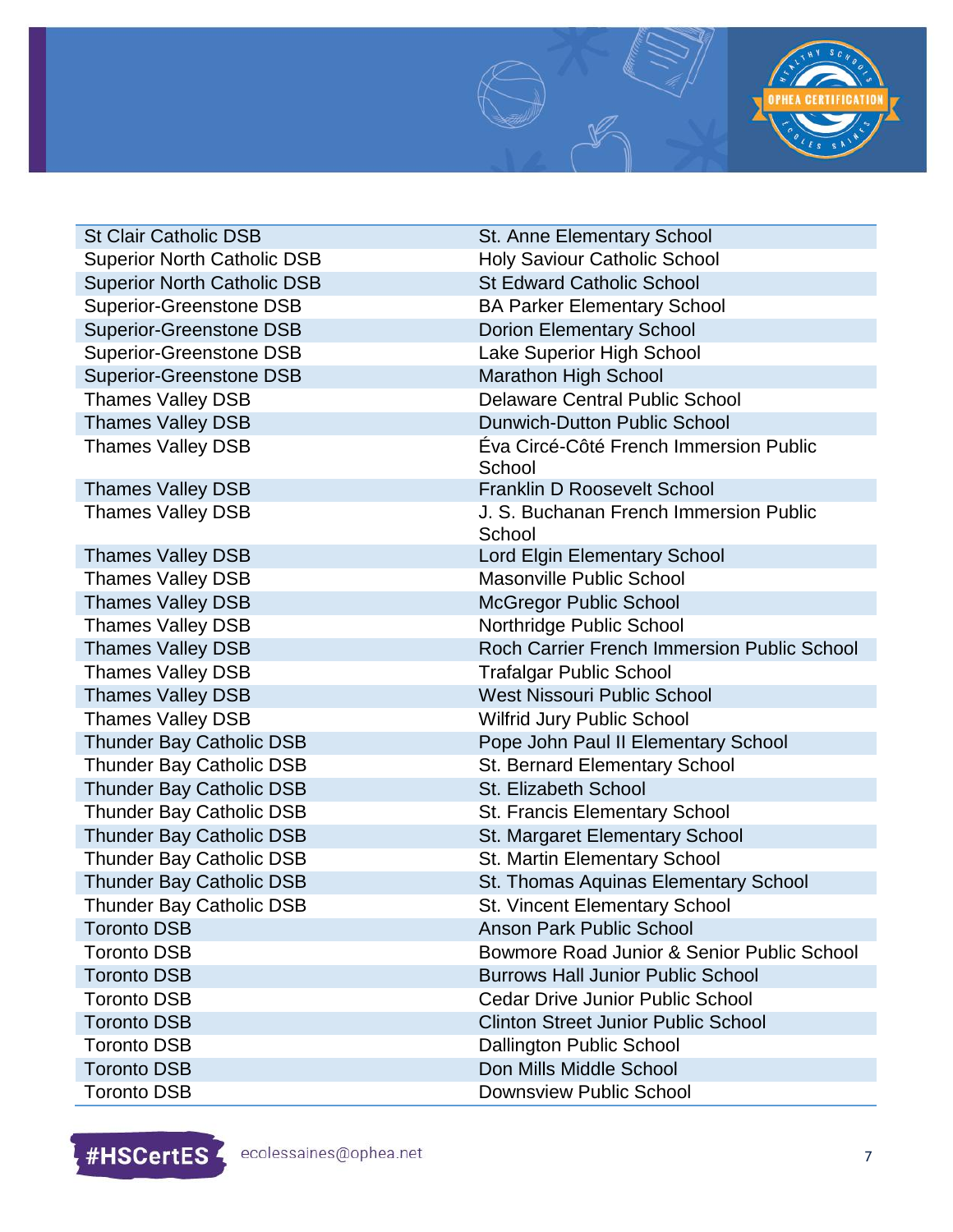

**Toronto DSB Earl Haig Secondary School** Toronto DSB General Crerar Public School Toronto DSB Knob Hill Junior Public School Toronto DSB Malvern Junior Public School **Toronto DSB** Newtonbrook Secondary School Toronto DSB Northlea Elementary & Middle School Toronto DSB Regal Road Junior Public School Toronto DSB and Rippleton Public School and Rippleton Public School **Toronto DSB Rockford Public School** Toronto DSB Silver Springs Public School **Toronto DSB** Sir Adam Beck Junior School Toronto DSB Smithfield Middle School Toronto DSB Tam O'Shanter Junior Public School Toronto DSB Valleyfield Junior School Toronto DSB Wilkinson Junior Public School Trillium Lakelands DSB **Huntsville Public School** Upper Grand DSB Brant Avenue Public School Upper Grand DSB Centre Dufferin District High School Upper Grand DSB Centre Peel Public School Upper Grand DSB Centre Wellington District High School Upper Grand DSB École Arbour Vista Upper Grand DSB Ecole Guelph Lake Public School Upper Grand DSB École Harris Mill Public School Upper Grand DSB Erin Public School Upper Grand DSB Glenbrook Elementary School Upper Grand DSB **Hyland Heights Elementary School** Upper Grand DSB **Island Lake Public School** Upper Grand DSB John F. Ross Collegiate Vocational Institute Upper Grand DSB Kortright Hills Public School Upper Grand DSB Laurelwoods Elementary School Upper Grand DSB Minto-Clifford Public School Upper Grand DSB Mono-Amaranth Public School Upper Grand DSB Palmerston Public School Upper Grand DSB **Parkinson Centennial Public School** Upper Grand DSB Pine River Institute Upper Grand DSB Sir Isaac Brock Public School Upper Grand DSB Taylor Evans Public School Upper Grand DSB Victory Public School

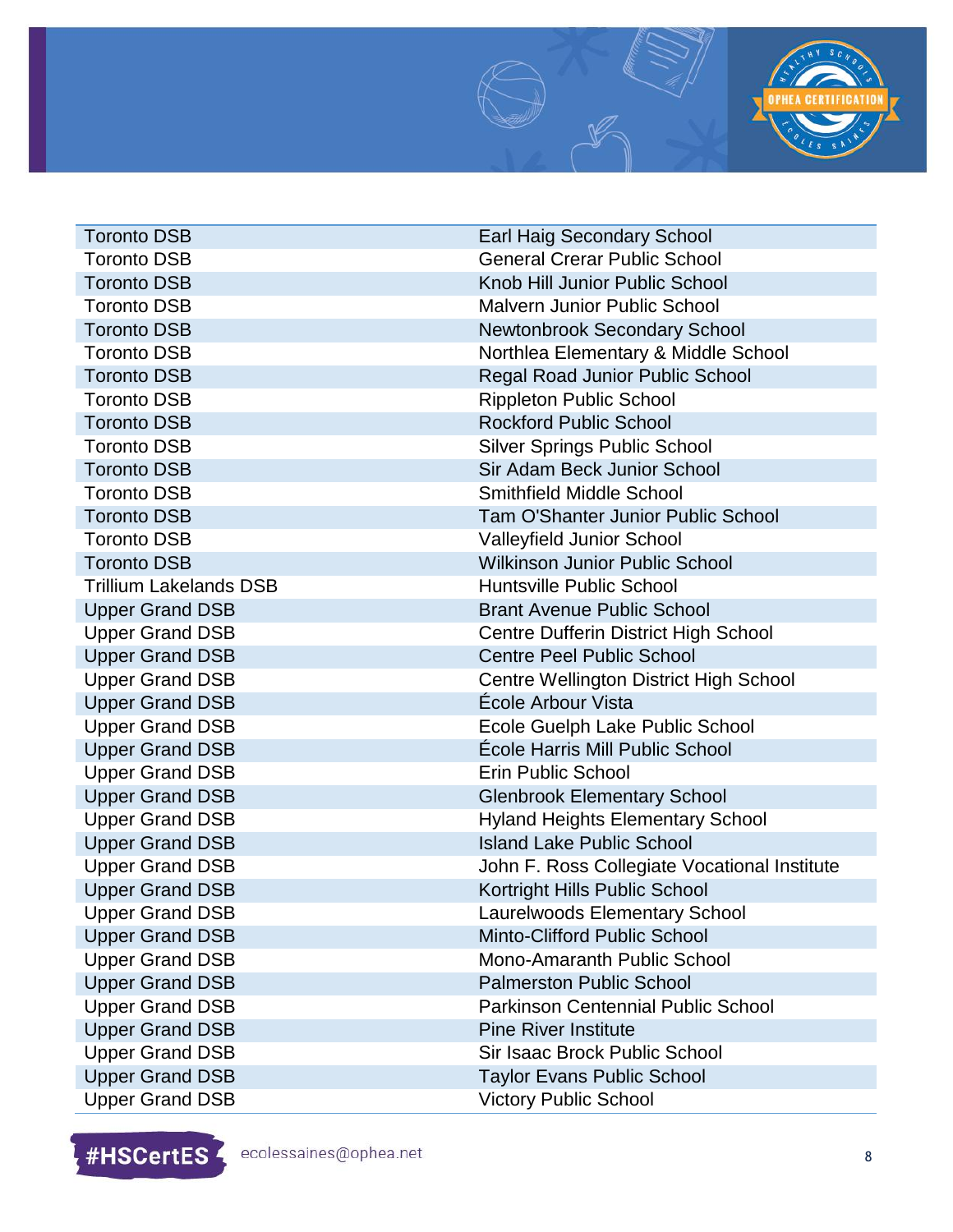

| <b>Waterloo Catholic DSB</b>      | <b>Christ the King Catholic Elementary School</b>      |
|-----------------------------------|--------------------------------------------------------|
| <b>Waterloo Catholic DSB</b>      | <b>Holy Rosary Catholic Elementary School</b>          |
| <b>Waterloo Catholic DSB</b>      | Monsignor EA Doyle Catholic Secondary<br>School        |
| <b>Waterloo Catholic DSB</b>      | <b>Resurrection Catholic Secondary School</b>          |
| <b>Waterloo Catholic DSB</b>      | <b>St. Benedict Catholic Secondary School</b>          |
| <b>Waterloo Catholic DSB</b>      | St. Boniface Catholic Elementary School                |
| <b>Waterloo Catholic DSB</b>      | St. Clement Catholic Elementary School                 |
| <b>Waterloo Catholic DSB</b>      | St. David Catholic Secondary School                    |
| <b>Waterloo Catholic DSB</b>      | St. Elizabeth Catholic Elementary School               |
| <b>Waterloo Catholic DSB</b>      | St. Joseph Catholic Elementary School                  |
| <b>Waterloo Catholic DSB</b>      | St. Margaret of Scotland Catholic Elementary<br>School |
| <b>Waterloo Catholic DSB</b>      | St. Mary's Catholic Secondary School                   |
| <b>Waterloo Catholic DSB</b>      | St. Michael Catholic Elementary School                 |
| <b>Waterloo Catholic DSB</b>      | St. Nicholas Catholic Elementary School                |
| <b>Waterloo Catholic DSB</b>      | St. Paul Catholic Elementary School                    |
| <b>Waterloo Catholic DSB</b>      | St. Peter Catholic Elementary School                   |
| <b>Waterloo Region DSB</b>        | <b>Brigadoon Public School</b>                         |
| <b>Wellington Catholic DSB</b>    | St. John Catholic Elementary School                    |
| <b>Windsor-Essex Catholic DSB</b> | St. Teresa of Calcutta Catholic Elementary<br>School   |
| <b>York Catholic DSB</b>          | <b>Father Frederick McGinn Elementary School</b>       |
| <b>York Catholic DSB</b>          | <b>St. Benedict Elementary School</b>                  |
| <b>York Catholic DSB</b>          | <b>St. Charles Garnier School</b>                      |
| <b>York Catholic DSB</b>          | St. John XXIII Catholic Elementary School              |
| <b>York Catholic DSB</b>          | St. Joseph Elementary School                           |
| <b>York Catholic DSB</b>          | St. Julia Billiart                                     |
| <b>York Catholic DSB</b>          | St. Mark Catholic Elementary School                    |
| <b>York Catholic DSB</b>          | St. Mary Catholic Elementary School                    |
| York Catholic DSB                 | St. Brendan Catholic School                            |
| York Region DSB                   | <b>Boxwood Public School</b>                           |
| York Region DSB                   | Herbert H. Carnegie Public School                      |
| <b>York Region DSB</b>            | <b>Highgate Public School</b>                          |
| York Region DSB                   | John McCrae Public School                              |
| <b>York Region DSB</b>            | Michaelle Jean Public School                           |
| York Region DSB                   | <b>Richmond Rose Public School</b>                     |
| <b>York Region DSB</b>            | Unionville Meadows Public School                       |